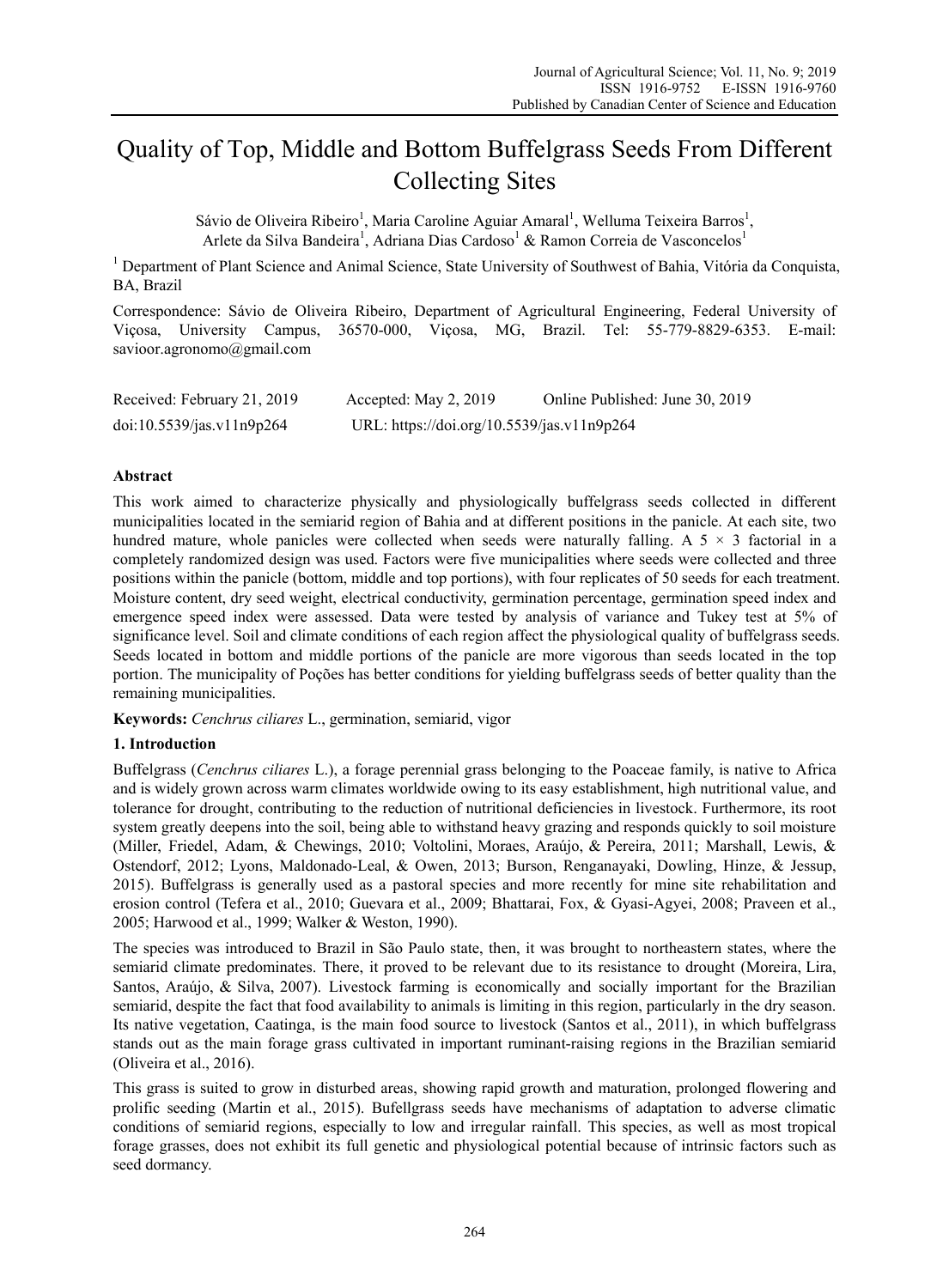Buffelgrass is also one of the few forage species that is apomictic, that is, it can produce clones from seed, a trait that offers huge potential for the development and distribution of cultivars specifically suited to pastoral grazing (Akiyama et al., 2005; Ozias-Akins & Van Dik, 2007). According to Whiteman and Mendra (1982), dormancy of tropical forage grasses is associated with physiological processes within freshly-harvested seeds, which is progressively suppressed during storage; or with physical features that are likely related to an outer cover restricting oxygen uptake by seeds.

Moreover, germination potential and vigor are influenced by the chemical compositions of the seed, which might be affected by the position of the seed within the inflorescence. The association between the onset of blooming, pollination season and prevailing climatic conditions during flower maturation has a direct impact on the uniformity of the process and on the chemical composition of the seed (Marcos Filho, 2005).

Alves and Kist (2011) investigated the quality of oat seeds as function of their positions within the panicle and reported a direct effect on seed quality, mainly when associated with seed weight, germination and vigor. Primary seeds, which are those located on primary branches of the panicle, exhibit higher physiological quality than secondary and tertiary seeds located on secondary and tertiary branches, respectively. Seed position also affects physiological quality of seeds of other species, as observed in maize plants (Mondo & Cícero, 2005).

There are various parameters that are used to define seed quality. These include genetic, analytical purity, physiological, and pathological qualities (Scott & Hampton, 1985). This components affect seeds' capacity of generating high-yielding plants. These seed properties have a direct impact on population uniformity, on seed-borne pests and diseases, and on vigor of plants (Popinigis, 1985).

Studies on germination and differentiation of physiological quality of buffelgrass seeds positioned at different locations of the panicle are lacking; therefore, this work aimed to carry out physical and physiological characterizations of buffelgrass seeds from different positions within the panicle of plants from the semiarid region of Bahia state, Brazil.

# **2. Method**

Seeds were collected in February 2016 in rural properties of five municipalities in state of Bahia, Brazil: Anagé, 14°46′03″ S, 41°02′52″ W; Cordeiros, 14°46′03″ S, 41°02′52″ W; Ituaçu, 13°48′09″ S, 41°17′58″ W; Poções, 14°26′03″ S, 40°21′10″ W; and Tanhaçu, 14°09′42″ S, 41°12′11″ W.

After collecting the seeds, they were taken to the Laboratory of Seed Technology and Production at the State University of Southeastern Bahia, campus Vitória da Conquista-Bahia, to test their physical and physiological quality.

A completely randomized design was used, in a  $5 \times 3$  factorial experiment (five municipalities and three positions within the panicle; bottom, middle and top portions), with four replicates.

Two hundred mature, whole panicles were collected when grains were starting to naturally fall; then, seeds were sorted and separated according to their positions within the panicle (bottom, middle or top) at harvest.

Physical and physiological qualities of seeds were determined by the following tests:

Moisture content of seeds at harvest (MC): four subsamples containing 50 seeds in each replicate were dried in an oven at 105±3 ºC over 24 hours, following the Rules of Seed Analysis (Brasil, 2009).

Dry seed weight (DSW): this test was conducted jointly with the moisture content test using the dry weight obtained at the end of it. Dry weight was divided by the number of seeds tested for moisture content and the results were expressed in grams.

Electrical conductivity test (EC): this test was carried out in accordance with the method proposed by AOSA (1983) and described by Marcos Filho and Vieira (2009), with 50 seeds in each replicate. Seeds were weighed and placed into 200-mL plastic cups containing 75 mL of distilled water (Hamptom & Tekrony, 1995), then, they were kept in a growth chamber for 24 hours at 25 °C (Loeffler, Tekrony, & Egli, 1988). After this period, the electrical conductivity of the imbibition medium was read with the aid of an electrical conductivity meter (model Digimed) and the results were expressed as  $\mu$ S cm<sup>-1</sup> g<sup>-1</sup> of seeds (Krzyzanowski, Vieira, & França Neto, 1999).

Germination rate or percentage (G): germination tests were conducted without applying any treatment to overcome the physiological dormancy of seeds. Four replicates of 50 seeds each were used in each treatment. Germination test paper was soaked in distilled water equivalent to 2.5 times the weight of the dry substrate. Seeds were evenly distributed onto two sheets of paper inside gearbox-type boxes. Afterwards, boxes were covered with 0.0033-mm-thick plastic bags, which were closed to avoid dehydration and placed horizontally in a B.O.D. (Biochemical Oxygen Demand) at 25 °C in the dark. Normal and abnormal seedlings were counted to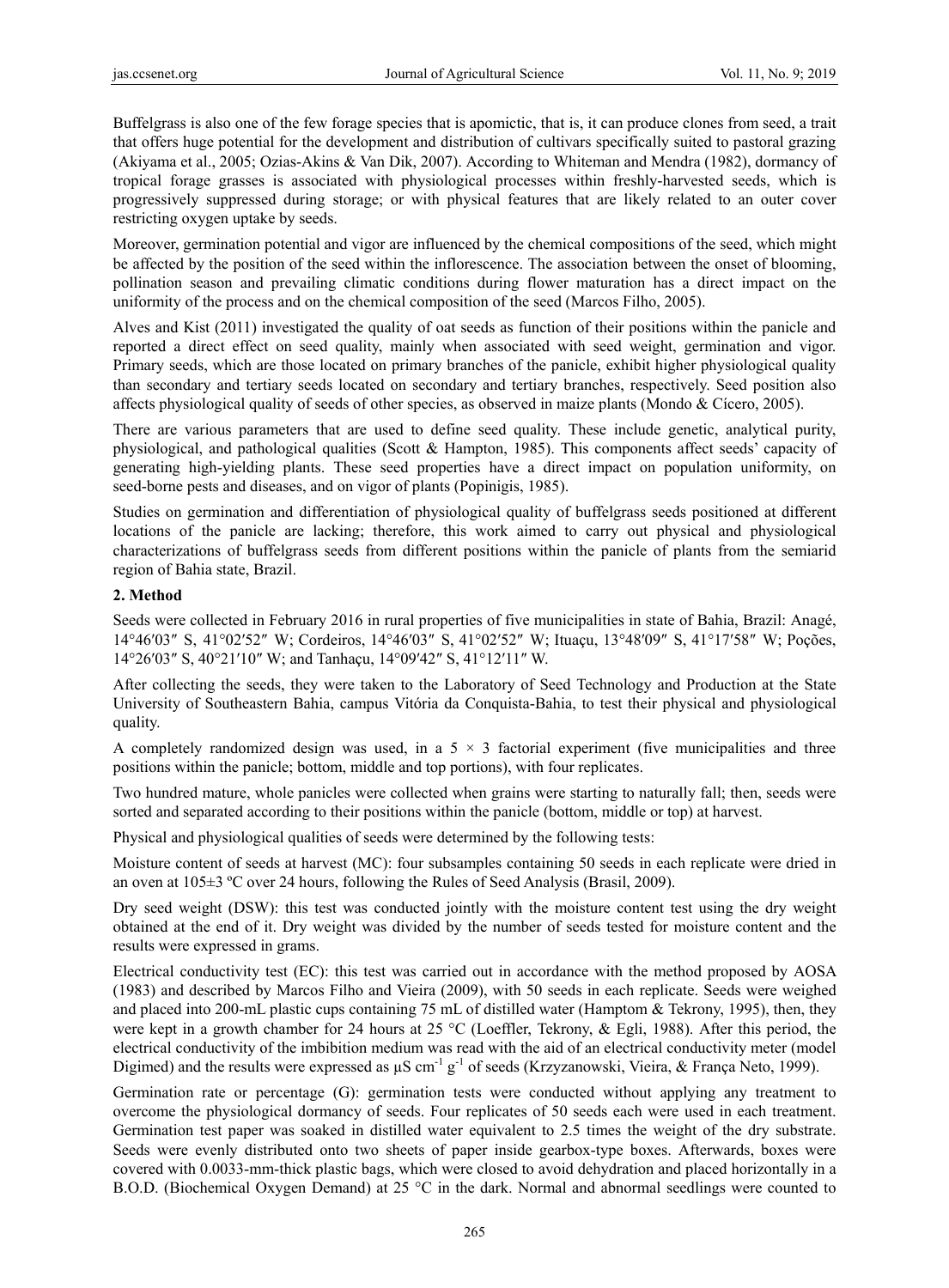determine the germination percentage. Dormant, hard or dead seeds were also counted as standardized by the Rules of Seed Analysis (Brasil, 2009) and final results were expressed as a percentage.

Germination speed index (GSI): germinated seeds were counted on the  $7<sup>th</sup>$ ,  $14<sup>th</sup>$ ,  $21<sup>st</sup>$ ,  $28<sup>th</sup>$  day after the beginning of the germination test, and GSI was calculated according to the formula described by Maguire (1962).

$$
GSI = E1/N1 + E2/N2 + ... + En/Nn
$$
 (1)

where,

 $GSI =$  germination speed index; E1, E2, ... En = number of normal seedlings at the first, second and last count, respectively;  $N1, N2, \ldots$   $Nn =$  number of days to first, second and last count, respectively.

Seeds were considered germinated when the primary root was emerged and the length of seedlings were equal to or longer than 2 cm.

Emergence speed index (ESI): this test was carried out in a greenhouse with four subsamples of 50 seeds for each treatment. Metallic trays measuring  $24 \times 17 \times 6$  cm were used, to which washed sand was added as a substrate. Seeds were distributed on it and covered up by the same substrate. Substrate was watered whenever necessary using the same amount of water for every experimental unit. The test was done when the emergence of seedlings stabilized. Counting was standardized by considering the seedling as emerged when the primary leaves above ground surface were 1 cm long. Counts took place from the emergence of the first seedling. At the end of the test, ESI was calculated using the formula proposed by Maguire (1962).

$$
ESI = E1/N1 + E2/N2 + ... + En/Nn
$$
 (2)

where,

 $ESI$  = emergence speed index; E1, E2, ... En = number of normal seedlings at the first, second and last count, respectively;  $N1, N2, \ldots$  Nn = number of days to first, second and last count, respectively.

Results were tested for normality by Lilliefors test and Cochran's c test. As for emergence speed index and seed dry weight tests, data were converted into  $\sqrt{x}$ , so they would be considered normal. After, data were tested by analysis of variance and means were compared to one another by Tukey test at 5% of significance level using the statistical software ASSISTAT, version 7.7 (Silva, 2016).

#### **3. Results and Discussion**

There were statistical differences across treatments for all measured variables. Between factors, interactions were significant for moisture content, dry weight and electrical conductivity of seeds (Table 1).

| Table 1. Summary of the analysis of variance and coefficients of variation of moisture content at harvest (MC), |
|-----------------------------------------------------------------------------------------------------------------|
| seed dry weight (SDW), electrical conductivity (EC), germination percentage (GER), germination speed index      |
| (GSI) and emergence speed index (ESI) of buffelgrass seeds from municipalities in the semiarid of Bahia and     |
| from different positions within the panicle                                                                     |

| SV               | DF | Mean squares |                  |            |                  |                  |            |
|------------------|----|--------------|------------------|------------|------------------|------------------|------------|
|                  |    | MC           | SDW <sup>1</sup> | EC         | GER <sup>T</sup> | GSI <sup>1</sup> | <b>ESI</b> |
| Municipality (M) | 4  | $29.30*$     | $0.005*$         | 22,035.91* | 5.78*            | $0.39*$          | $1.33*$    |
| Position $(P)$   |    | $9.52*$      | $0.072*$         | 19.212.42* | 7.18*            | $0.57*$          | $0.71*$    |
| $M \times P$     |    | $3.33*$      | $0.0005*$        | 2,534.83*  | 0.40             | 0.03             | 0.18       |
| Residue          | 45 | 0.54         | 0.0001           | 571.34     | 0.51             | 0.03             | 0.21       |
| CV(%)            |    | 8.57         | 3.34             | 6.48       | 20.17            | 21.29            | 21.26      |

*Note.* <sup>1</sup> Data converted into  $\sqrt{x}$ ; <sup>\*</sup> Significant at 5% of significance level by F test.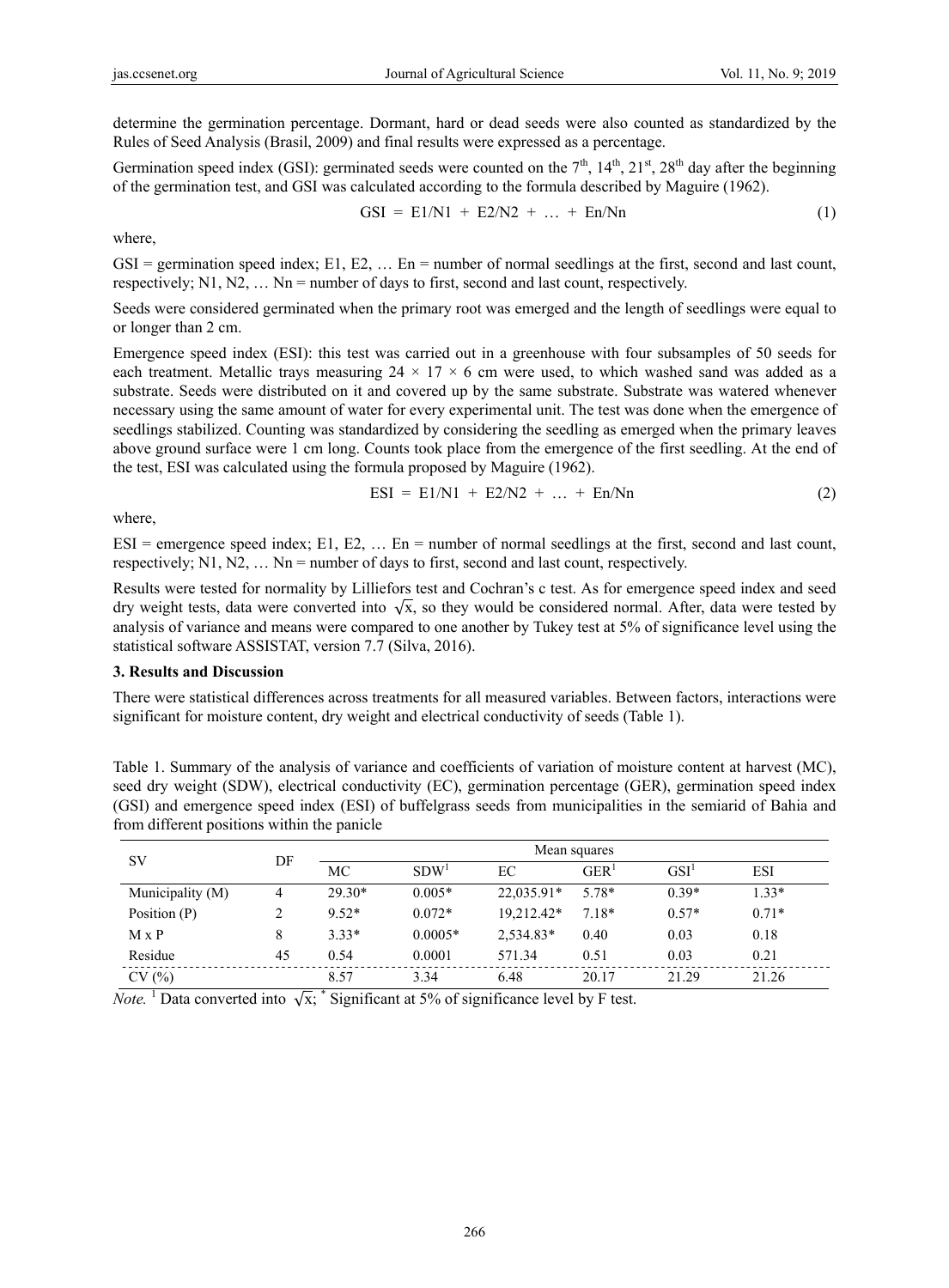| Municipalities |            | Position in the panicle |               |  |  |
|----------------|------------|-------------------------|---------------|--|--|
|                | Top        | Middle                  | <b>Bottom</b> |  |  |
| Cordeiros      | 8.88 Aab   | 8.72 Aab                | $9.26$ Ab     |  |  |
| Ituaçu         | $10.06$ Ba | 9.58 Ba                 | 11.42 Aa      |  |  |
| Anagé          | 8.13 Bbc   | 8.77 Bab                | $12.12$ Aa    |  |  |
| Poções         | $7.09$ Acd | 7.53 Abc                | 7.56 Ac       |  |  |
| Tanhaçu        | 6.35 Ad    | $6.90 \text{ Ac}$       | 6.57 Ac       |  |  |
| CV(%)          | 8.57       |                         |               |  |  |

Table 2. Moisture content (%) of buffelgrass seeds as a function of the harvest in municipalities located in semiarid regions of Bahia and of the seed position in the panicle

*Note.* Means followed by the same lowercase letter in the columns and uppercase letters in the rows do not differ statistically from one another by Tukey test at 5% of significance level.

When measuring moisture content of seeds at different positions in the panicle, it was verified that seeds from the top portion of the panicle harvested in Ituaçu were similar to seeds harvested in Cordeiros and higher than those from the remaining municipalities. Seeds collected in Anagé had higher moisture content in comparison with seeds collected in Poções and Tanhaçu (Table 2). Seed moisture content is directly related to its physiological quality since it interferes with storage and commercialization, with germination and, consequently, with seed vigor.

As for seeds from the middle portion of the panicle, the highest seed moisture contents were observed in those from Cordeiros, Ituaçu and Anagé in relation to those collected in Tanhaçu (Table 2). As for seeds harvested at the bottom portion of the panicle, it was observed that seeds from Ituaçu and Anagé had higher moisture contents than those from the remaining municipalities. Seeds from Poções and Tanhaçu had lower moisture content (Table 2). This difference in moisture contents might be due to how and how long the pasture had been used, and to soil nutrition, texture and structure, which all interfere with the plant's nutritional status. Moreover, climatic elements such as temperature and rainfall, as well as genetic variability of seeds from each collecting site, had also an influence on it.

When evaluating seed dry weight, interactions show that bottom seeds had higher means regardless of the municipality where they were harvested. Top seeds had lower means than the remaining seed positions in the panicle (Table 3). Top seeds from Anagé and Poções stood out from those harvested in Cordeiros and Ituaçu.

| Municipality |                     | Position in the panicle |                     |  |  |
|--------------|---------------------|-------------------------|---------------------|--|--|
|              | Top                 | Middle                  | <b>Bottom</b>       |  |  |
| Cordeiros    | $0.27$ Cb $(0.07)$  | $0.33$ Bd $(0.11)$      | $0.37$ Ac $(0.14)$  |  |  |
| Ituaçu       | $0.27$ Cb $(0.07)$  | $0.35$ Bbc $(0.12)$     | $0.40$ Ab $(0.16)$  |  |  |
| Anagé        | $0.30$ Ca $(0.09)$  | $0.38$ Ba $(0.14)$      | $0.44$ Aa $(0.20)$  |  |  |
| Pocões       | $0.30$ Ca $(0.09)$  | $0.37$ Bab $(0.13)$     | $0.42$ Aab $(0.18)$ |  |  |
| Tanhaçu      | $0.28$ Cab $(0.08)$ | $0.35$ Bcd $(0.12)$     | $0.38$ Ac $(0.14)$  |  |  |
| CV(%)        | 3.34(6.81)          |                         |                     |  |  |

Table 3. Dry weight (g) of buffelgrass seeds as a function of the harvest in municipalities located in semiarid regions of Bahia and of the seed position in the panicle

*Note.* Data converted into  $\sqrt{x}$ ; means without conversion are between parenthesis.

Means followed by the same lowercase letter in the columns and uppercase letter in the rows do not differ from one another by Tukey test at 5% of significance level.

Seeds at the middle portion of the panicle collected in Anagé had the same weight than those collected in Poções and were heavier than those from the remaining municipalities. The lightest seeds were collected in Cordeiros. As for bottom seeds, those from Anagé and Poções were the heaviest and those collected in Cordeiros and Tanhaçu, the lightest. According to Carvalho and Nakagawa (2000), this characteristic has been considered the main physiological maturity index in orthodox seeds as the maximum accumulation of biomass is reported at the point of seed maturation. Mohammed and Tarpley (2011) affirmed that there is competition for photoassimilates among seeds located at different positions in the inflorescence, which explains the results reported herein.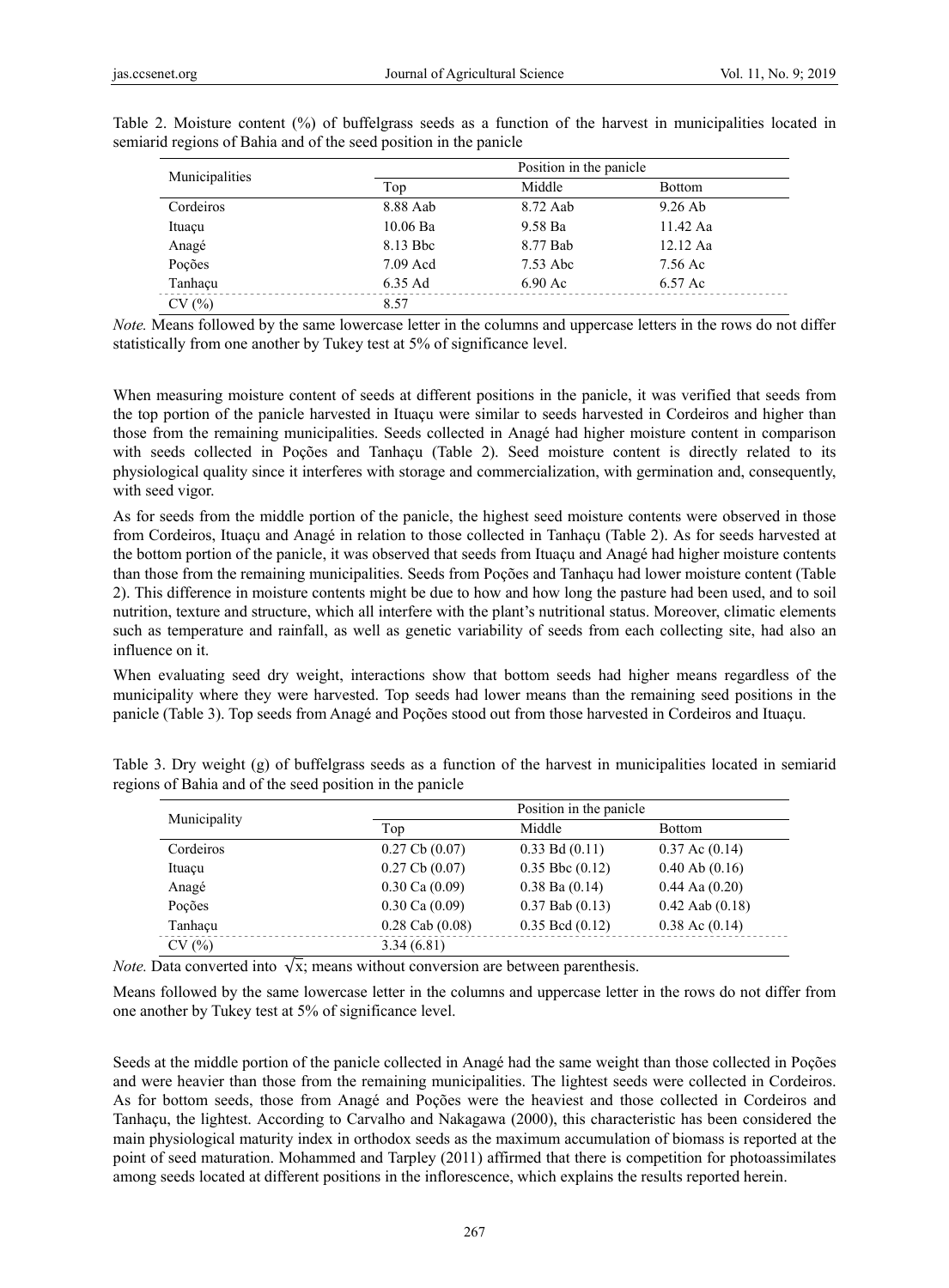Electrical conductivity of bottom seeds collected in Cordeiro and Poções exhibited higher membrane integrity (Table 4). In Ituaçu, bottom seeds had higher integrity than seeds at the top of the panicle. In Anagé, higher integrity was observed in bottom seeds while lower integrity in top seeds. At last, in Tanhaçu, seeds at the middle portion of the panicle exhibited lower electrical conductivity and, therefore, they had higher membrane integrity.

Table 4. Electrical conductivity ( $\mu$ S cm<sup>-1</sup> g<sup>-1</sup>) of buffelgrass seeds as a function of the harvest in municipalities located in semiarid regions of Bahia and of seed position in the panicle

|              |             | Position in the panicle |               |  |  |
|--------------|-------------|-------------------------|---------------|--|--|
| Municipality | Top         | Middle                  | <b>Bottom</b> |  |  |
| Cordeiros    | 432.01 Aa   | 425.09 Aa               | 359.45 Bb     |  |  |
| Ituaçu       | $401.06$ Aa | 360.20 ABbc             | 333.82 Bb     |  |  |
| Anagé        | 403.76 Aa   | 359.44 Bbc              | 313.69 Cb     |  |  |
| Pocões       | 337.05 Ab   | 321.30 Ac               | 255.37 Bc     |  |  |
| Tanhacu      | 425.01 Aa   | 380.66 Bab              | 426.64 Aa     |  |  |
| CV(%)        | 6.48        |                         |               |  |  |

*Note.* Means followed by the same letter, lowercase in the columns and uppercase in the rows, do not differ from one another by Tukey test at 5% of significance.

Seeds collected from the top portion of the panicle of plants from Poções had the lowest electrical conductivity, i.e., lower electrolyte efflux out the seed, which indicates higher membrane integrity. Seeds collected from the middle portion of the panicle of plants from Cordeiros had the lowest membrane integrity. As for bottom seeds, those from Poções had the highest integrity and those from Tanhaçu, the least.

Milošević et al. (2010) reported that the faster the seed can reestablish the integrity of cell membranes, the less electrolyte leaches from it; thus, seeds with higher electrical conductivity in the imbibition medium have more permeable membranes, which results in seed deterioration, that is, lower vigor.

Germination percentage of seeds from Poções was higher than those from the remaining municipalities. In regard to seed position within the panicle, seeds located in the middle and bottom portion germinated more than seeds in the top portion of the panicle (Table 5). Santos et al. (2013) found higher germination rates than the ones reported herein when buffelgrass seeds were subjected to different temperatures, especially to 25 °C, which was the same temperature used in this work. This temperature is more efficient for seed germination, whose average ranges from 20% to 50%. Alves and Kist (2011) reported that oat seeds from primary branches had higher performance as to weight, germination and vigor than seeds from secondary and tertiary branches.

| Municipality            | $GER*$           | $GSI^*$           | ESI               |
|-------------------------|------------------|-------------------|-------------------|
| Cordeiros               | 3.39 b (11.96)   | 0.83 b(0.73)      | 1.94 <sub>b</sub> |
| Ituaçu                  | 2.81 b (8.46)    | 0.72 b (0.56)     | 2.01 <sub>b</sub> |
| Anagé                   | 3.62 b (14.17)   | 0.88 b (0.84)     | 1.82 <sub>b</sub> |
| Poções                  | 4.68 a $(22.71)$ | $1.20$ a $(1.48)$ | 2.65a             |
| Tanhaçu                 | 3.28 b (11.33)   | 0.83 b(0.72)      | $2.30$ ab         |
| Position in the panicle | $% GERM*$        | $GSI^*$           | <b>ESI</b>        |
| Top                     | 2.87 b (8.80)    | 0.69 b(0.52)      | 1.96 <sub>b</sub> |
| Middle                  | 3.93 a $(16.22)$ | $0.99$ a $(1.05)$ | $2.14$ ab         |
| <b>Bottom</b>           | 3.88 a $(16.15)$ | $0.98$ a $(1.03)$ | 2.33a             |
| CV(%)                   | 20.17 (40.08)    | 21.29 (42.52)     | 21.26             |

Table 5. Germination percentage (GER) and germination speed index (GSI) of seeds and emergence speed index (ESI) of seedlings of buffelgrass as a function of the harvest in different municipalities in the semiarid regions of Bahia and of position within the panicle

*Note.* Means followed by the same letter in the column do not differ from one another by Tukey test at 5% of significance level. \*For testing, data were converted into  $\sqrt{x}$ . Data without conversion are in parenthesis.

Lopes (2009) reported that the lowest germination rate required for buffelgrass seeds is 30%. All germination percentages presented herein were lower than the minimum required by the law. Tinoco-Ojanguren et al. (2016)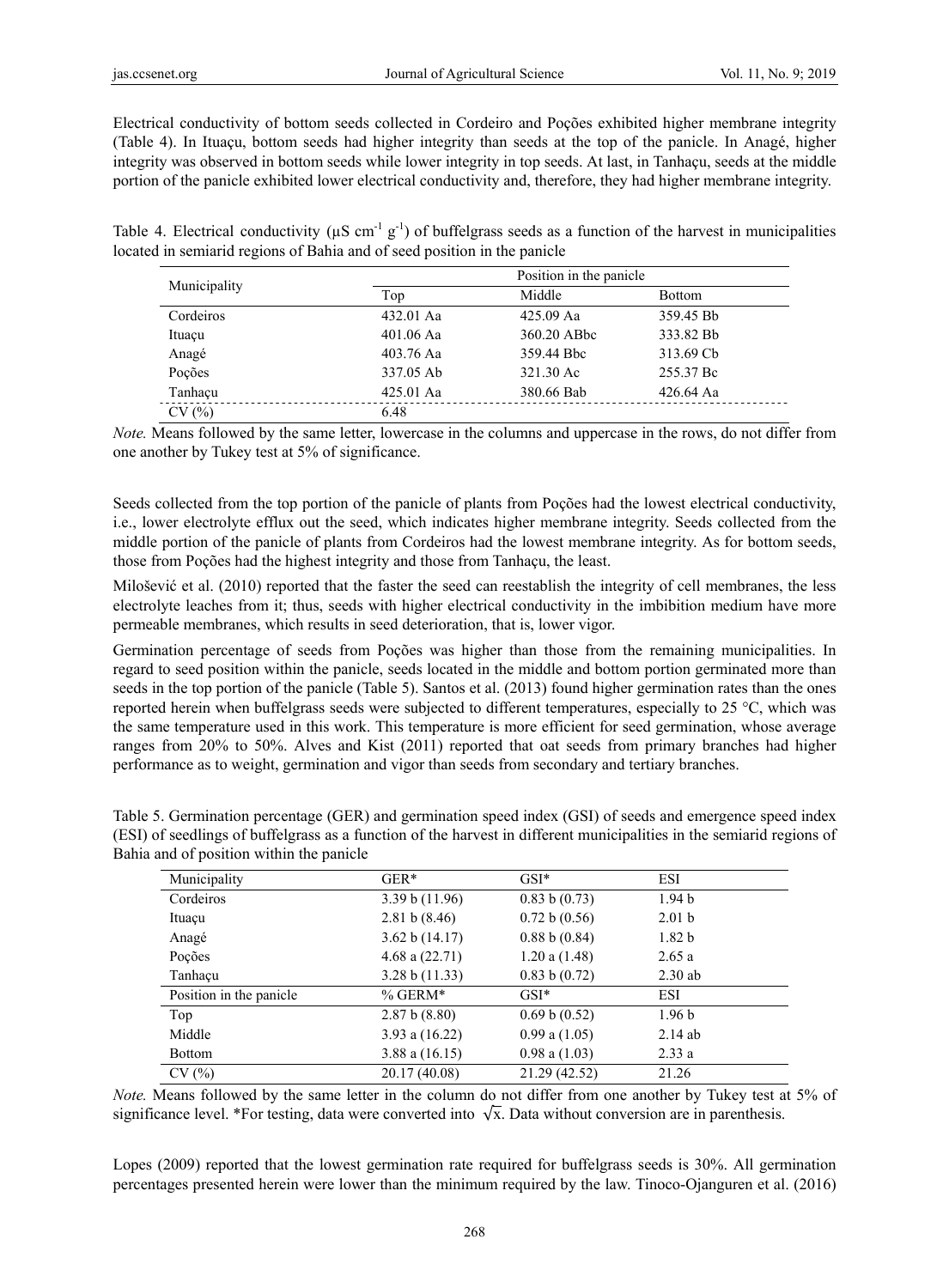observed that some seeds did not germinate even after the removal of the protective structures, and gibberellin-treated seeds did not germinate either, suggesting that buffelgrass seeds are physiologically dormant. González-Rabanal, Casal, and Trabaud (1994) studied three Spanish grasses and found lower germination rates of seeds located at the apex of the panicles than those at the basal portion.

Seed bank longevity ranges from two to thirty years (Friedel et al., 2007). However, Winkworth (1963) reported a decrease in germination from the eighth month after sowing and stored seeds showed a 94% increase in germination in the period from eight to eighteen months.

Seeds collected in Poções exhibited the highest germination speed index. Seeds in the top portion of panicles germinated the slowest (Table 5). This is probably because of the position of seeds within the panicle in relation to the amount of nutrients exported to them, *i.e.*, the proximity of fertilized ovules to the nutrient source; thus, seeds located closer to the bottom of the panicle tend to absorb more nutrients than the remaining seeds in the panicle. Seed position can decrease the flow of reserves from one seed to another. Cherobini, Muniz and Blume (2008) observed that germination speed index of *Cedrela fissilis* Vell. was influenced by the seeds' origins, as verified in this study.

As for emergence speed index, Poções and Tanhaçu had similar averages, both of which were superior to the remaining municipalities. GSI test showed that bottom seeds emerged faster than top seeds, which is probably due to the competition for nutrients that affects both germination and emergence. Field-grown seedlings from seeds collected in Poções and Tanhaçu had equal average averages for emergence speed index (ESI) and were higher than the remaining municipalities (Table 5).

Wang, Tan, C. C. Baskin, and J. M. Baskin (2010) found results similar to the results of this study for the emergency test of the specie *Eremopyrum distans* (K. Koch) Nevski. The authors observed that seeds from the top portion of the inflorescence obtained lower percentages of emergence in relation to seeds of the median and basal portion.

### **4. Conclusion**

The findings of this study indicate that soil and climate conditions influence the physiological quality of buffelgrass seeds from the semiarid regions of Bahia state, Brazil. Seeds from the bottom and middle portions of the panicle are more vigorous than seeds from the top portion as to every assessed characteristic. The municipality of Poções has better conditions for yielding buffelgrass seeds of better quality than in the remaining municipalities.

# **References**

- Akiyama, Y., Hanna, W., & Ozias-Akins, P. (2005). High-resolution physical mapping reveals that the apospory-specific genomic region (ASGR) in *Cenchrus ciliaris* is located on a heterochromatic and hemizygous region of a single chromosome. *Theoretical and Applied Genetics, 111*, 1042-1051. https://doi.org/10.1007/s00122-005-0020-5
- Alves, A. C., & Kist, V. (2011). Qualidade fisiológica de sementes primárias, secundárias e terciárias da espigueta de aveia branca (*Avena sativa* L.). *Current Agricultural Science and Technology, 17*(1), 153-157.
- AOSA (Association of Official Seed Analysis). (1983). *Seed vigor testing handbook* (p. 88). East Lasing, AOSA.
- Bhattarai, S. P., Fox, J., & Gyasi-Agyei, Y. (2008). Enhancing buffel grass seed germination by acid treatment for rapid vegetation establishment on railway batters. *Journal of Arid Environments, 72*, 255-262. https://doi.org/10.1016/j.jaridenv.2007.06.010
- Brasil, Ministério da Agricultura, Pecuária e Abastecimento. (2009). *Regras para análise de sementes* (p. 399)*.* Secretaria de Defesa Agropecuária. Brasília: Mapa/ACS.
- Burson, B. L., Renganayaki, K., Dowling, C. D., Hinze, L. L., & Jessup, R. W. (2015). Genetic diversity among pentaploid buffel grass accessions. *Crop Science, 55*(4), 1637-1645. https://doi.org/10.2135/cropsci2014. 09.0655
- Carvalho, N. M., & Nakagawa, J. (2000). *Sementes: Ciência, tecnologia e produção* (p. 588). Jaboticabal: FUNEP. https://doi.org/10.17801/0101-3122/rbs.v22n1p185-192
- Cherobini, E. A. I., Muniz, M. F. B., & Blume, E. (2008). Avaliação da qualidade de sementes e mudas de cedro. *Ciência Florestal, 8*(1), 65-73. https://doi.org/10.5902/19805098511
- Friedel, M., Bastin, G., Brock, C., Butler, D. W., Clarke, A., Eyre, T. J., ... Smyth, A. (2007). *Developing a research agenda for the distribution and rate of spread of buffel grass (Cenchrus ciliaris) and identifi*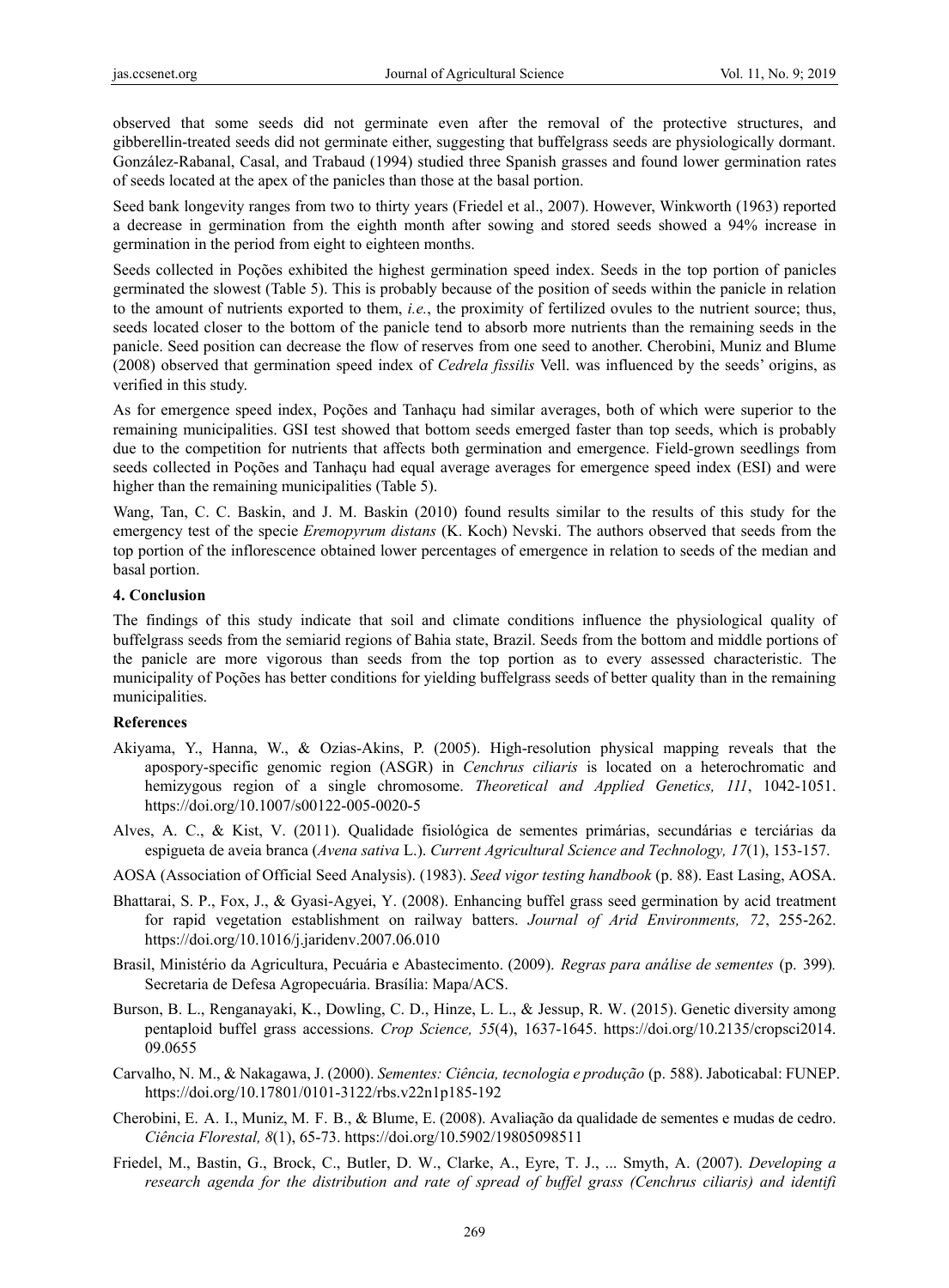*cation of landscapes and biodiversity assets at most risk from invasion*. Report to the Department of Environment and Water: Canberra, Australia.

- González-Rabanal, F., Casal, M., & Trabaud, L. (1994). Effects of high temperatures, ash and seed position in theinflorescence on the germination of three Spanish grasses. *Journal of Vegetation Science, 5*, 289-294. https://doi.org/10.2307/3235851
- Guevara, J. C., Grunwaldt, E. G., Estevez, O. R., Bisigato, A. J., Blanco, L. J., Biurrun, F. N., ... Passera, C. B. (2009). Range and livestock production in the Monte Desert, Argentina. *Journal of Arid Environments, 73*, 228-237. https://doi.org/10.1016/j.jaridenv.2008.02.001
- Harwood, M. R., Hacker, J. B., & Mott, J. J. (1999). Field evaluation of seven grasses for use in the revegetation of lands disturbed by coal mining in Central Queensland. *Australian Journal of Experimental Agriculture, 39*, 307-316. https://doi.org/10.1071/EA98119
- Hampton, J. G., & Tekrony, D. M. (1995). *Handbook of vigour test methods*. The International Seed Testing Association, Zurich, Switzerland.
- Krzyzanowski, F. C., Vieira, R. D., & França neto, J. B. (1999). *Vigor de sementes: conceitos e testes*. Londrina, PR, Brazil.
- Lyons, K. G., Maldonado-Leal, B. G., & Owen, G. (2013). Community and ecosystem effects of buffelgrass (*Pennisetum ciliare*) and nitrogen addition in the Sonoran desert. *Invasive Plant Science and Management, 6*, 65-78. https://doi.org/10.1614/IPSM-D-11-00071.1
- Loeffler, T. M., Tekrony, D. M., & Egli, D. B. (1988). The bulk conductivity test as an indicator of soybean seed quality. *Journal of Seed Technology*, 37-53.
- Maguire, J. D. (1962). Speed of germination-aid seedling emergence and vigor*. Crop Science, 2*(2), 176-177. https://doi.org/10.2135/cropsci1962.0011183X000200020033x
- Marcos Filho, J. (2005). *Fisiologia de sementes de plantas cultivadas* (p. 495). Piracicaba: FEALQ.
- Marcos Filho, J., & Vieira, R. D. (2009). Seed vigor tests: Procedures-conductivity tests. In R. Baalbaki (Ed.), *Seed vigor tests handbook* (pp. 186-200). Ithaca, New York, USA: AOSA
- Martin, T. G., Murphy, H., Liedloff, A., Thomas, C., Chadès, I., Cook, G., ... van Klinken, R. D. (2015). Buffel grass and climate change: A framework for projecting invasive species distributions when data are scarce. *Biological Invasions, 17*(11), 3197-3210. https://doi.org/10.1007/s10530-015-0945-9
- Marshall, V. M., Lewis, M. M., & Ostendorf, B. (2012). Buffel grass (*Cenchrus ciliaris*) as an invader and threat to biodiversity in arid environments: A review. *Journal of Arid Environments, 78*, 1-12. https://doi.org/ 10.1016/j.jaridenv.2011.11.005
- Miller, G., Friedel M., Adam P., & Chewings V. (2010). Ecological impacts of buffel grass (*Cenchrus ciliaris* L.) invasion in central Australia-does field evidence support a fire-invasion feedback? *The Rangeland Journal, 32*, 353-65. https://doi.org/10.1071/RJ09076
- Milošević, M., Vujaković, M. E., & Karagić, Đ. (2010). Vigour tests as indicators of seed viability. *Genetika, 42*(1), 103-118. https://doi.org/10.2298/GENSR1001103M
- Mohammed, A. R., & Tarpley, L. (2011). Effects of night temperature, spikelet position and salicylic acid on yield and yield - related parameters of rice (*Oryza sativa L.*) plants. *Journal of Agronomy and Crop Science*, *197*(1), 40-49. https://doi.org/10.1111/j.1439-037X.2010.00439.x
- Mondo, V. H. V., & Cìcero, S. M. (2005). Análise de imagens na avaliação da qualidade de sementes de milho localizadas em diferentes posições na espiga. *Revista Brasileira de sementes, 27*(1), 09-18. https://doi.org/10.1590/S0101-31222005000100002
- Moreira, J. N., Lira, M. A., Santos, M. V. F., Araújo, G. G. L., & Silva, G. C. (2007). Potencial de Produção de Capim buffel na época seca no Semiárido Pernambucano. *Revista Caatinga, 20*(3), 22-29.
- Oliveira, R. G. D., Voltolini, T. V., Mistura, C., Moraes, S. A. D., Souza, R. A., & Santos, B. R. C. D. (2016). Desempenho produtivo e características de carcaça de ovinos mantidos em pastos de duas cultivares de capim-bufel manejados em três ofertas de forragem. *Revista Brasileira de Saúde e Produção Animal, 17*(3), 1519-9940. https://doi.org/10.1590/S1519-99402016000300005
- Praveen, K., Kumar, S., Sharma, K. D., Choudhary, A., & Gehlot, K. (2005). Lignite mine spoil characterization and approaches for its rehabilitation. *Arid Land Research and Management, 19*, 47-60. https://doi.org/